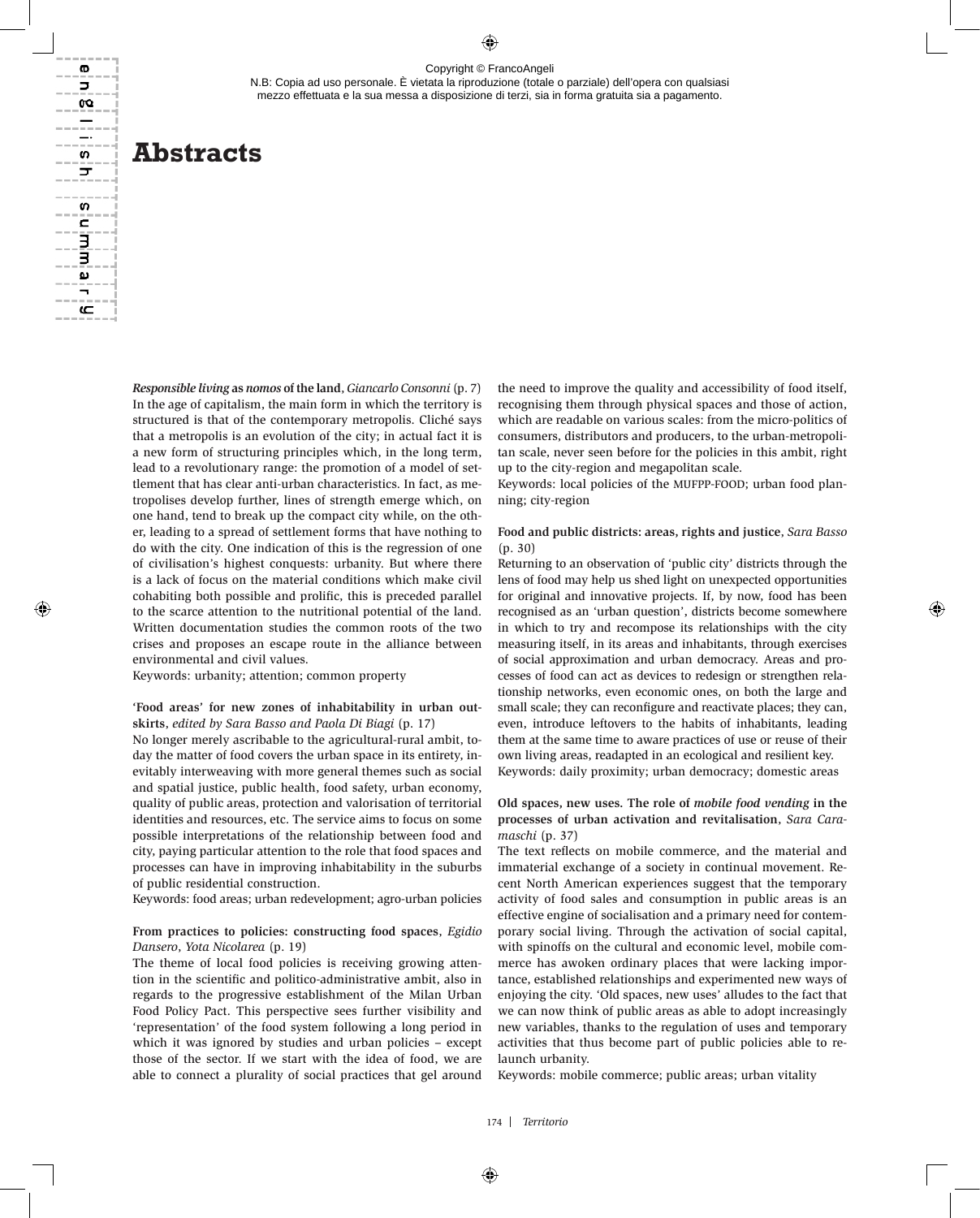#### Copyright © FrancoAngeli N.B: Copia ad uso personale. È vietata la riproduzione (totale o parziale) dell'opera con qualsiasi mezzo effettuata e la sua messa a disposizione di terzi, sia in forma gratuita sia a pagamento.

*Breaking fasts (Col-azioni)***. Conviviality for the regeneration of public areas**, *Annalisa Metta, Maria Livia Olivetti* (p. 47)

In 1995, the fao identified the city as a place in which to produce food. Since then, the trend to integrate small places, necessary for pasture and cultivation, has produced a substantial and valid corpus of strategies, methods and realisations. At the same time, in Europe, research into the regeneration of public residential settlements has intensified according to an important historical/thematic parallel. The reciprocal implications between urban open spaces and nutrition are pertinent not only in terms of production, but also in the preparation and consumption of food. Sharing the most homely of actions – eating together al fresco – in public spaces may transform the meaning and value of compromised places, revealing their welcome and convivial potential. Breaking Fasts (Col-azioni) aims to regenerate public areas in fragile urban contexts, finding a common ally in the sharing of food.

Keywords: architecture of behaviour; urban rituals; public areas

# **Food, areas, bodies. Inspiration for reflecting on daily living in the public city, and beyond,** *Paola Di Biagi* (p. 53)

If, in the twentieth century, food areas have been ambits of experimentation for fundamental research into the inhabitable place and on economic and popular construction, today they may become central to the 'new social living' project which aims to guarantee homes, but also access to communal places for health and knowledge. By turning our attention to these areas and the relationships – be they ephemeral or more long-lasting – which they generate, we can help to break down the many boundaries of the 'public city', to reconstruct the relationship between the space and society, between the interior and exterior of buildings, between districts and cities, to bring our attention back to the corporal dimension of living, and designing, through the multiple 'urban bodies' that each day inhabit the city and its districts. Keywords: landscapes of daily living; social building; bodies and spaces

**Orchards and vegetable patches among the open spaces of districts of the public city in Rome**, *Claudia Mattogno* (p. 60) The most highly populated council in the country is also the largest agricultural council in Europe. The mixture between urban and rural is clear in suburban districts where the morphologies of public building interventions juxtapose and alternate with the many species of areas of agricultural nature: large estates and areas in abandonment, strips of countryside and urban vegetable patches, pastures and vineyards. The ancient relationship between city and agriculture seems to have never broken down completely as is clear in the two examples of San Basilio and Corviale, where the plural dimensions of open spaces emerge and take on landscape, productive and environmental values, making new forms of social cohesion and territorial care possible.

Keywords: peri-urban agriculture; care of the territory; public building

**Contemporary city and food areas. The Basso Isonzo in Padua:**  *campagne urbaine* **or** *urban farming?*, *Viviana Ferrario* (p. 74) Helped by the conditions resulting from the crisis of the second half of the 2000s, western society has shown a new general interest in agriculture as a food producer. Not only urban vegetable patches, local markets and 0km restaurants, but the entire supply chain – from agriculture to our plates – puts itself forward to reactivate latent resources in the contemporary city. This new overview seems to have quickly made some interpretations and planning strategies conceived for open urban and peri-urban spaces before the crisis obsolete. The recent event of a wide agricultural area intercluded to the south-west of the city of Padua, was the perfect chance to update some territorial readings and planning strategies, in light of the growing importance today acknowledged for the production, transformation and consumption of food.

Keywords: multifunctional landscapes; urban farming; agricultural park

**Matters of methods in the study of borders**, *Luca Gaeta* (p. 79) Borders are not about to lose importance, neither are they to be historically looked over as a form of organising space. Nonetheless, no science has focussed on borders as a privileged subject. This article examines three matters of method to undertake the interdisciplinary study of borders. The first matter regards the exceeding of the state-centric prejudice that pervades the modern study of borders. The second matter regards the statute of the subject-border which should be intended as indifferently territorial and social, or rather an amalgamation of spatial and social determinations. The third matter, finally, regards the geopolitical attitude of a study that has not merely cognitive aims, but has to contribute the development of a practical knowledge. In this perspective, borders can be traced as projects of emancipation rather than segregation.

Keywords: border; social control; geopolitical

## **Intermediaries of the Modern between Italy and Colombia (1928-1968)**, *Gaime Botti* (p. 89)

The Colombian world of architecture is studied in its relationships with Italy. Colombia became a sought-after destination for individual migrating architects and engineers, who not only contributed to the modernisation processes of discipline already underway, but also constituted intermediaries in the distribution of new languages and international theories. The Colombian case also reflects the reception of the Italian design culture. On one hand, the choice to study in Italy by come Colombian architects became an important phenomenon in the post-war years. On the other, the analysis of the circulation of contents on the Proa magazine and the reception of Zevi's thought and Nervi's work helps to better understand the diffusion and impact of Italy's architectural culture abroad.

Keywords: modern architecture; professional migration; reception

## **The micro-abandonment project in the molecular city**, *Emanuele Garda*, *Giuseppe Gambazza* (p. 99)

This contribution will mainly reflect on micro-abandonment according to an analysis founded on the employment of different interpretations regarding the functional and morpho-typological overview to then inflect this study in a specific urban context, where a number of innovative reuse practices are in progress. The case study analysed will consider the localisation of abandoned commercial areas in the 'Roma District' of